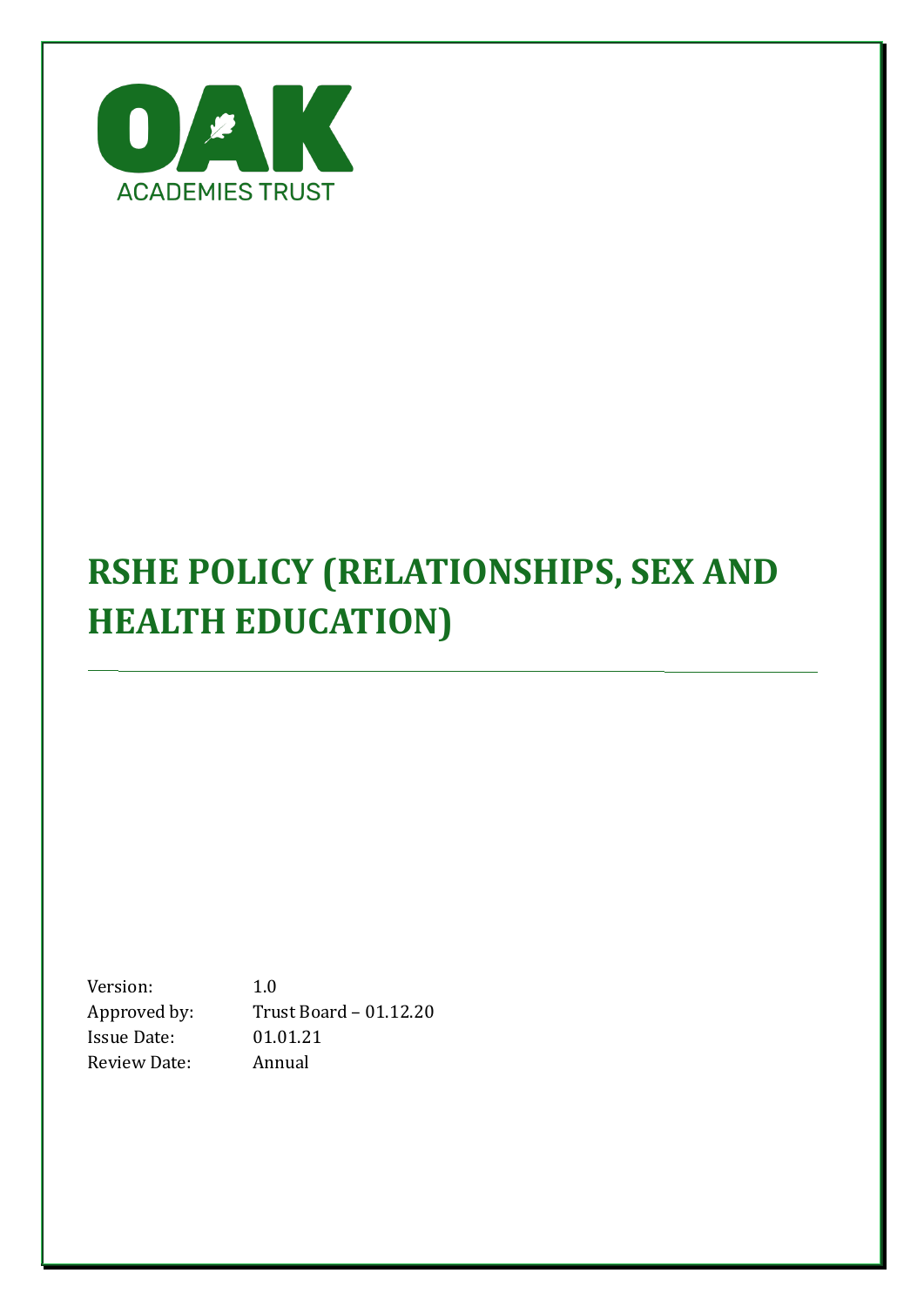# **REVIEW HISTORY**

| <b>VERSION</b><br>NO. | <b>DATE OF</b><br><b>CHANGE</b> | <b>CHANGE SUMMARY</b> | SECTION/<br><b>PAGE NO.</b> |
|-----------------------|---------------------------------|-----------------------|-----------------------------|
| V1.0                  |                                 |                       |                             |
|                       |                                 |                       |                             |
|                       |                                 |                       |                             |
|                       |                                 |                       |                             |
|                       |                                 |                       |                             |
|                       |                                 |                       |                             |
|                       |                                 |                       |                             |
|                       |                                 |                       |                             |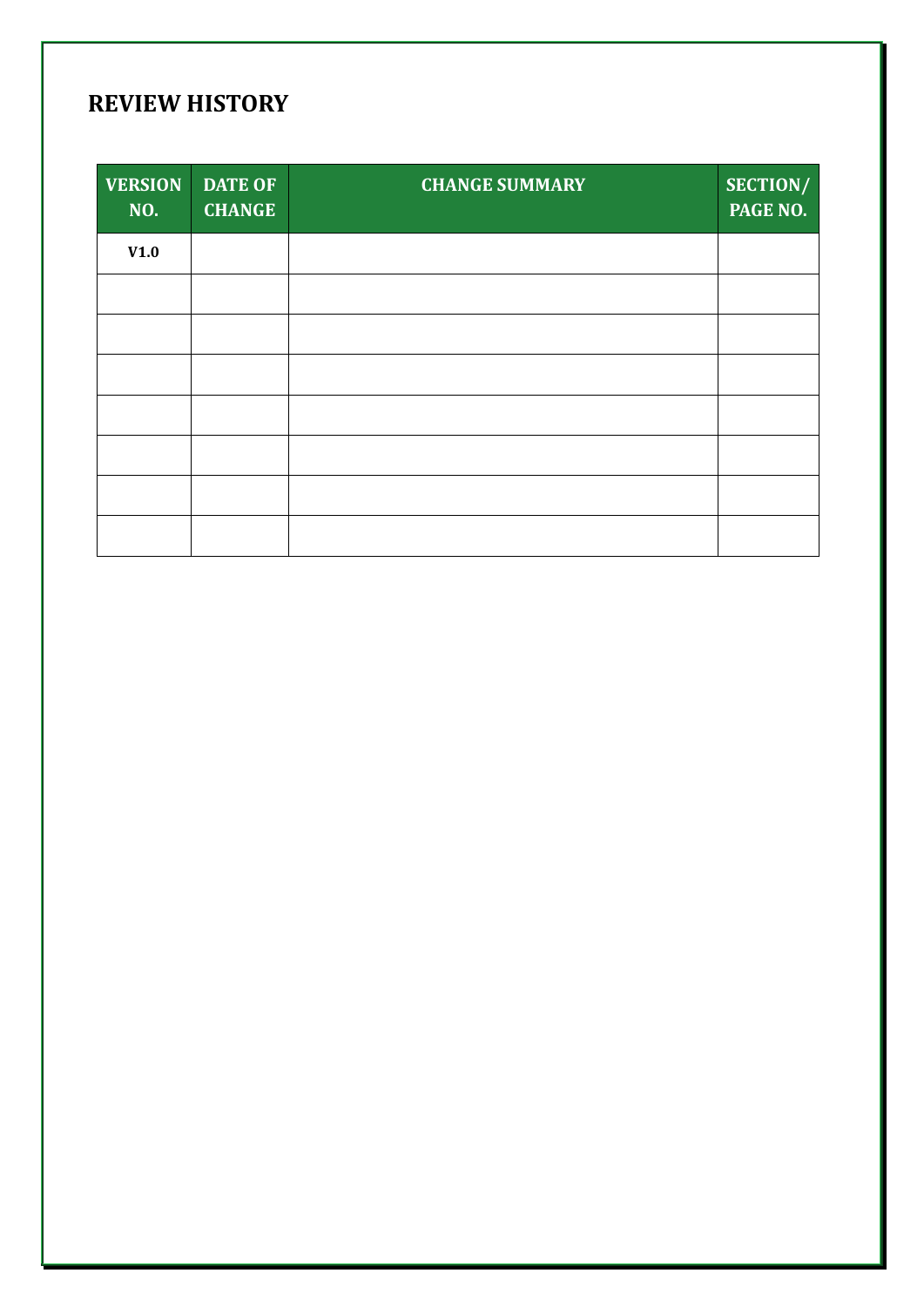# **1. RATIONALE AND ETHOS**

1.1 This policy covers the schools in the Oak Trust. Our Trust is a combination of Primary and Secondary schools and this policy outlines our approach to Relationship**,** Sex and Health Education. It was produced by staff, governors and members of local schools through consultation with parents and other interested stakeholders.

We define 'relationships and sex education' as 'enabling children to embrace the challenges of creating a happy and successful adult life.'

- 1.2 We believe relationships, sex and health education is important for our pupils and our school because:
	- It gives children the knowledge that will enable them to make informed decisions about their wellbeing, health and relationships and builds their self-efficacy.
	- It gives children the opportunity to put knowledge into practice as they develop the capacity to make sound decisions when facing risks, challenges and complex contexts.
	- It recognises that everyone faces difficult situations in their lives and shows how relationship and sex education can support young people to develop resilience, to know how and when to ask for help, and to know where to access support.
- 1.3 We view the partnership of home and school as vital in providing the context to both complement and reinforce what pupils learn about healthy, respectful relationships, focusing on family and friendships, in all contexts, including online, as well as how to be healthy.
- 1.4 Our Trust's overarching aims for our pupils are:
	- To foster pupil wellbeing by developing the resilience and character that we know are fundamental to pupils being happy, successful and productive members of society.
	- To know how to be safe, including online.
	- To be healthy**,** both mentally and physically.
	- To be able to manage their academic, personal and social lives in a positive way.
	- To demonstrate personal attributes including kindness, integrity, generosity, honesty, respect and tolerance in order to contribute positively to adult life in British Society.
- 1.5 We will ensure that RSHE is inclusive and meets the needs of all our pupils, including those with special educational needs and disabilities (SEND). This will be achieved by ensuring that content and teaching is differentiated to meet the specific needs of pupils at different stages of their development. As with all subjects, we will ensure that teaching is sensitive, ageappropriate, developmentally appropriate and delivered with reference to the law.
- 1.6 We will ensure that the needs of all pupils are appropriately met and that all pupils understand the importance of equality and respect for others. As a Trust, we will ensure that we comply with the relevant provisions of the Equality Act 2010, recognising under which, sexual orientation and gender reassignment are amongst the protected characteristics. We ensure RSHE fosters gender equality and LGBT+ equality by ensuring content is both age and developmentally appropriate. It will be taught sensitively and inclusively, with respect to the backgrounds and beliefs of pupils and parents, whilst always with the aim of providing pupils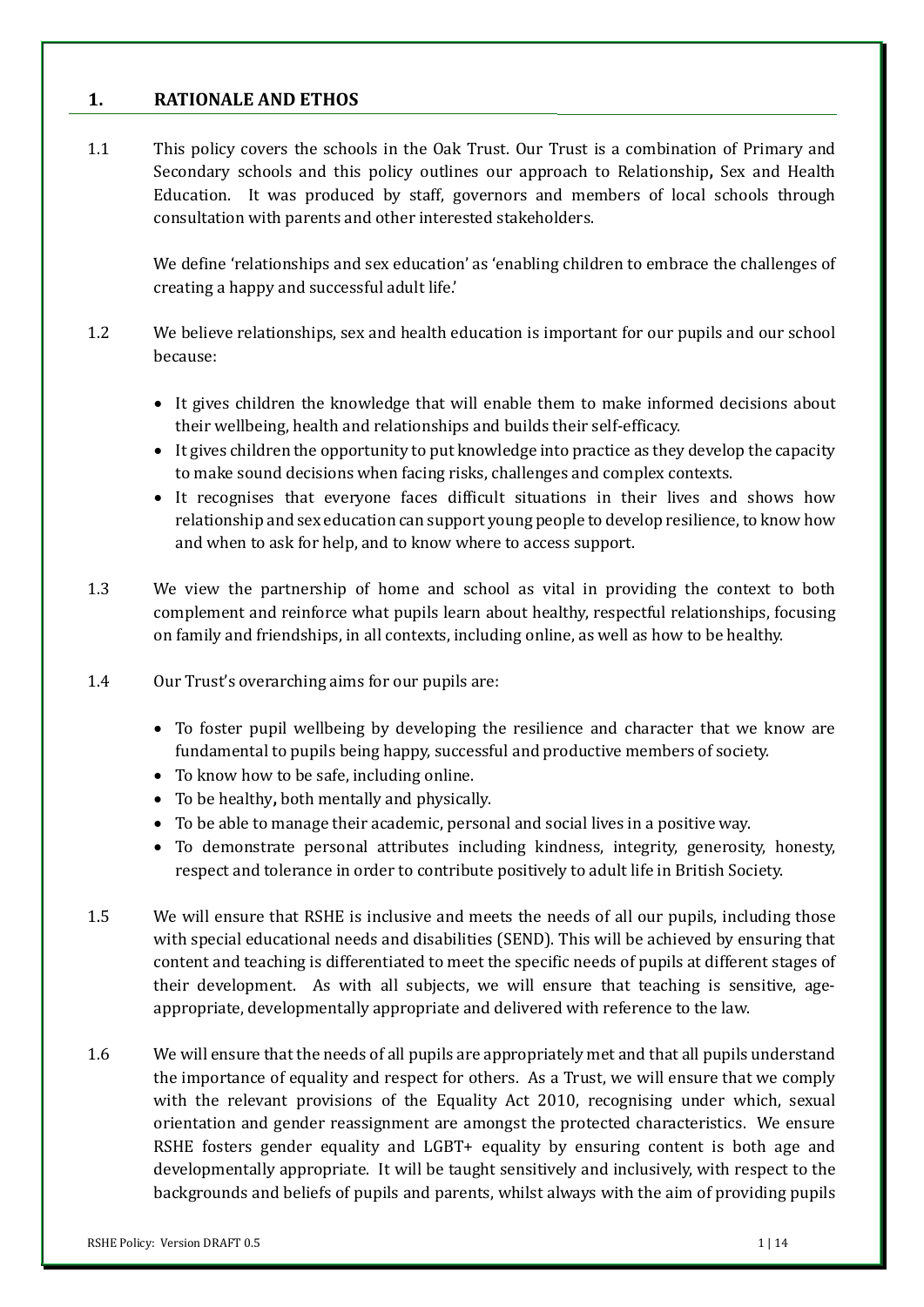with the knowledge they need of the law. Content will be integrated into programmes of study for RSHE within our PSHE curriculum and will not be taught as stand-alone units.

# 1.7 The intended outcomes of our programme are that pupils will:

- Know and understand the characteristics of positive relationships, with particular reference to friendships, family relationships, relationships with other children and with adults.
- Understand that they have a right to personal space and boundaries, showing respect and understanding the differences between appropriate and inappropriate or unsafe physical touching.
- Recognise and know how to report abuse, including emotional, physical and sexual abuse.
- Understand that they have a responsibility to treat each other with kindness, consideration and respect including, when online, securing permission and giving and understanding the concept of privacy.
- Develop the skills to express their emotions and seek help where needed, to build friendship and recognise how this can support mental wellbeing.
- Develop the personal attributes of honesty, integrity, courage, humility, kindness, generosity, trustworthiness and sense of justice, and character traits such as perseverance, working towards long term goals, dealing with setbacks, and building resilience.
- Understand how the equality act 2010 relates to them as a child and through adult life, to recognise and challenge any form of discrimination.

#### **2. ROLES AND RESPONSIBILITIES**

The RSHE programme will be led by PSHE leaders with the support of senior leaders and the governing body/ trustees. It will be taught by class teachers and delivered through the school curriculum and wider opportunities within the school.

The aims and intended outcomes of our approach are encompassed within the school visions and values to promote learning.

The RSHE programme will be supported by additional staff in school, appropriate external visitors and developed through advice from professional associations. A working party will be made up of governors/trustees, leaders, teachers, support staff, parents and**,** where appropriate**,** members of the community.

# **3. GOVERNORS OR TRUSTEES**

As well as fulfilling their legal obligations, the governing bodies or trustees should also make sure that:

- All pupils make progress in achieving the expected educational outcomes.
- The subjects are well led, effectively managed and well planned.
- The quality of provision is subject to regular and effective self-evaluation.
- Teaching is delivered in ways that are accessible to all pupils including those with send.
- Clear information is provided for parents on the subject content and they have right to request that their child is withdrawn only from sex education (see statutory guidance, point 45).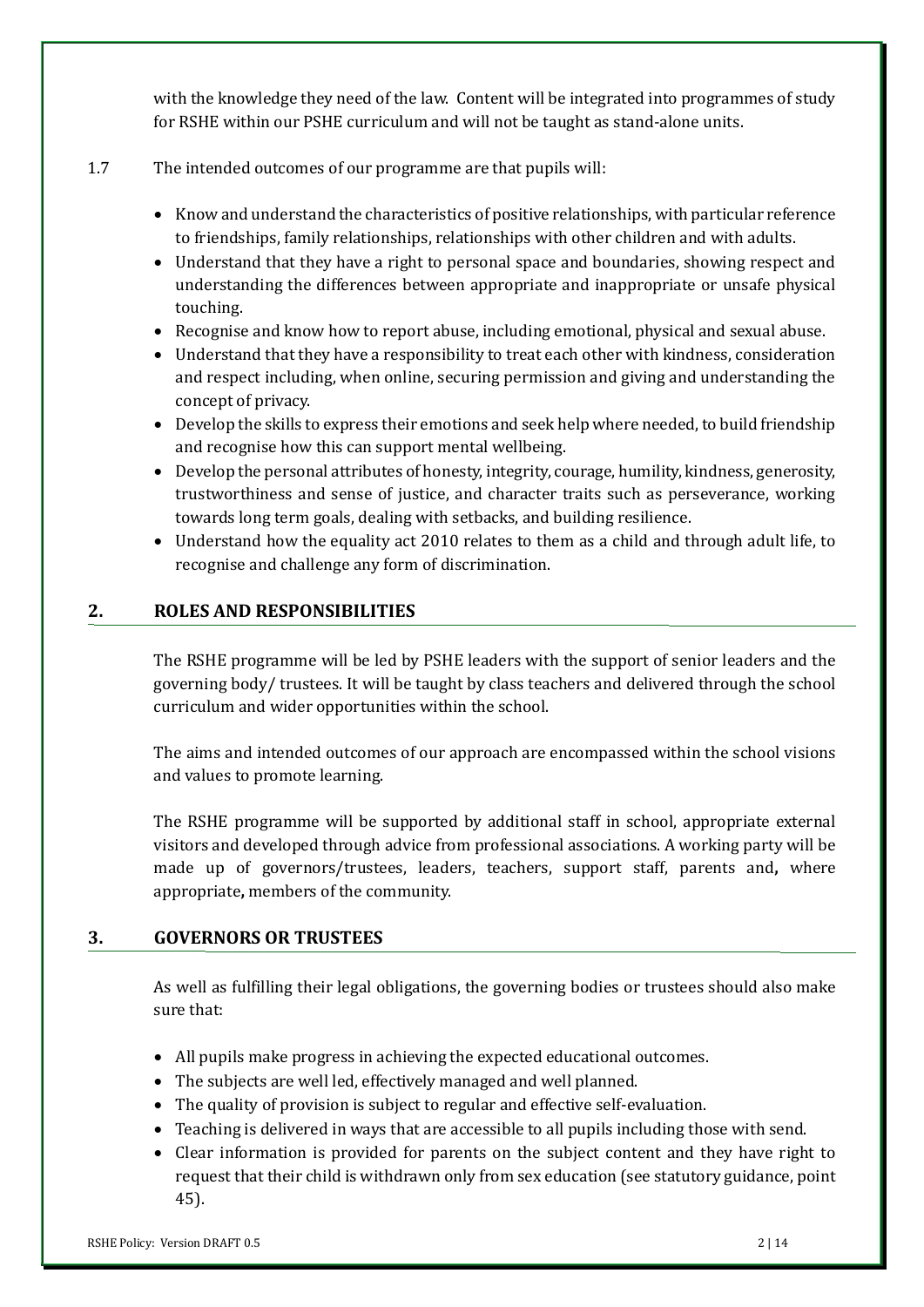• The subjects are resourced, staffed and timetabled in a way that ensures that the school can fulfil its legal obligations.

#### **4. HEADTEACHER AND PSHE LEADER**

- 4.1 It is the responsibility of the Head Teacher/PSHE leader to ensure that:
	- Both staff and parents are informed about our RSHE policy, and that the policy is implemented effectively.
	- Staff are given sufficient training, so that they can teach about relationship and sex education effectively and handle any difficult issues with sensitivity.
	- They liaise with external agencies regarding the school RSHE programme and ensure that all adults who work with our children on these issues are aware of the school policy, and work within its framework.
	- The policy is monitored on a regular basis, and the effectiveness of the policy is reported to governors/trustees, when requested.

#### 4.2 **Adults working with children are entitled to:**

- Access high quality, up-to-date, accurate information, resources and training.
- Mutual understanding of roles and responsibilities in relation to the planning and delivery of RSHE.
- Contribute their views and ideas in support of the development of RSHE for children.
- Professional guidance and support.
- Opportunities to share good practice.
- Be informed about issues of confidentiality and procedures to be followed.

#### 4.3 **External Visitors**

Working with external organisations can enhance delivery of these subjects, bringing in specialist knowledge and different ways of engaging with young people. Each school will ensure that:

- The validity of the visitor or visiting organisation's credentials is authentic.
- That teaching delivered by the visitor fits with the planned programme and published policy.
- Discussion occurs in relation to the detail of how the visitor will deliver their sessions and scrutinised to ensure that the content is age-appropriate and accessible for the pupils.
- Visitor's materials are reviewed in advance, to ensure that they meet the full range of pupils' needs (e.g. Special educational needs).
- Confidentiality will be maintained in lessons and that the visitor understands how safeguarding reports should be dealt with in line with school policy.

#### 4.4 **Parents, carers and other adults in the community are entitled to:**

- Accessible, accurate, up-to-date, information delivered in a way which meets their needs.
- A safe and supportive environment for their children.
- Information on how and when RSHE is taught.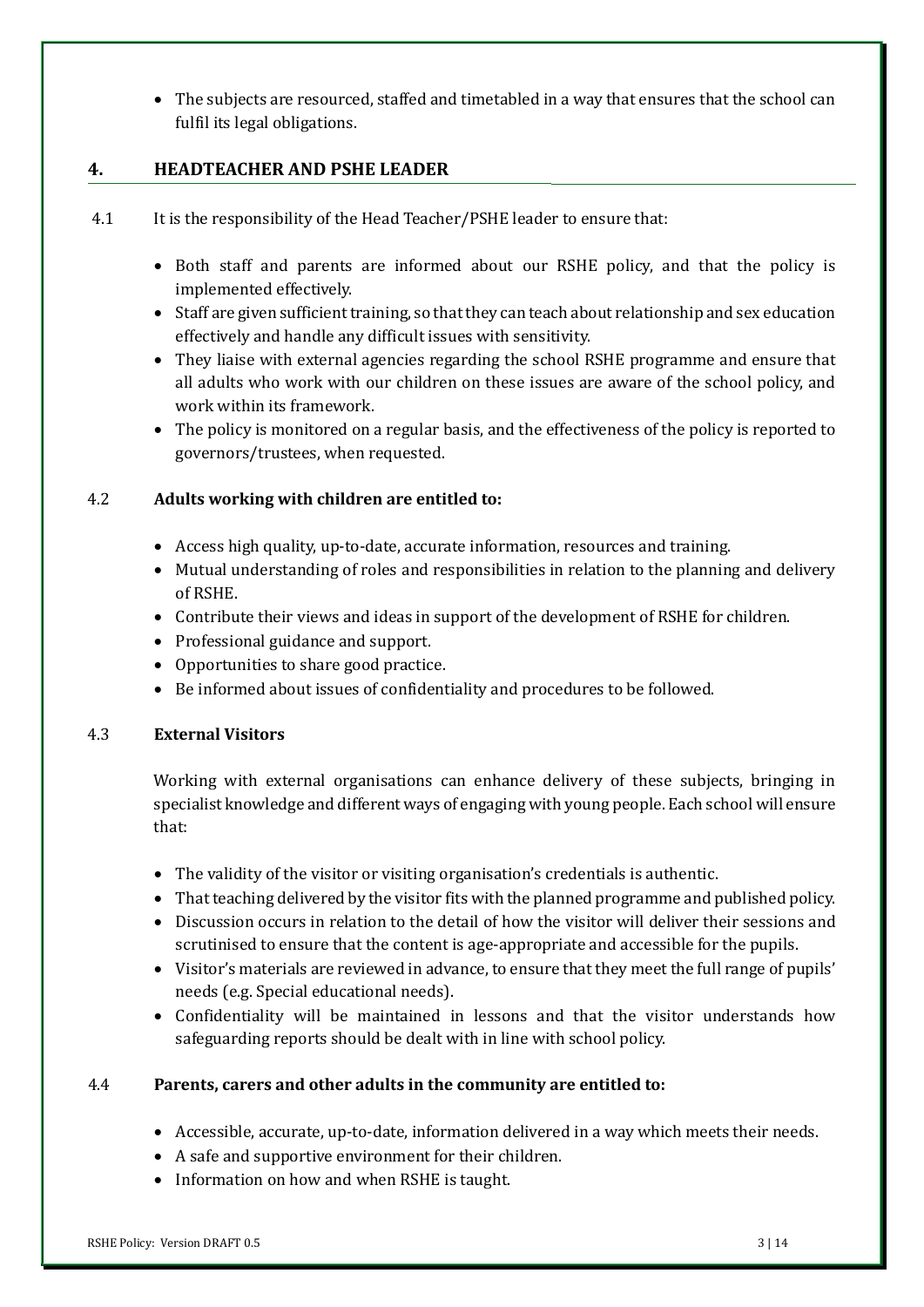- Understand both their rights and responsibilities in relation to the RSHE policy and curriculum.
- Be informed about issues of confidentiality and how it affects them and their children.
- Have their views and ideas received in a respectful, non-judgemental manner.

# **5. LEGISLATION**

- 5.1 The Relationships Education, Relationships and Sex Education and Health Education (England) Regulations 2019, made under sections 34 and 35 of the Children and Social Work Act 2017, make Relationships Education compulsory for all pupils receiving primary and secondary education. They also make Health Education compulsory in all schools.
- 5.2 The RSHE policy supports/complements the following policies:
	- PSHE policy
	- Safeguarding Policy
	- Anti-Bullying Policy
	- Equality Policy and statement
	- Acceptable use of IT policy
	- Appropriate Curriculum policies
- 5.3 Documents that inform the school's RSHE policy include:
	- Education Act (1996)
	- Learning and Skills Act (2000)
	- Education and Inspections Act (2006)
	- Equality Act (2010)
	- Supplementary Guidance SRE for the 21st century (2014)
	- Keeping Children Safe in Education Statutory
	- Safeguarding Guidance (2019)
	- Children and Social Work Act (2017)
	- DFE guidance RSHE 2019

# **6. CURRICULUM DESIGN**

6.1 Our RSHE programme is an integral part of our whole school PSHE. High quality relationships and sex education helps create safe school communities in which pupils can grow, learn and develop positive, healthy behaviour for life. We teach RSHE on the understanding that:

- It is taught in the context of family life.
- It is part of a wider process of social, personal, spiritual and moral education.
- Children should be taught to have respect for their own bodies.
- Children should learn about their responsibilities to others, and be aware of the consequences of sexual activity.
- It is important to build positive relationships with others, involving trust and respect, both in person and online.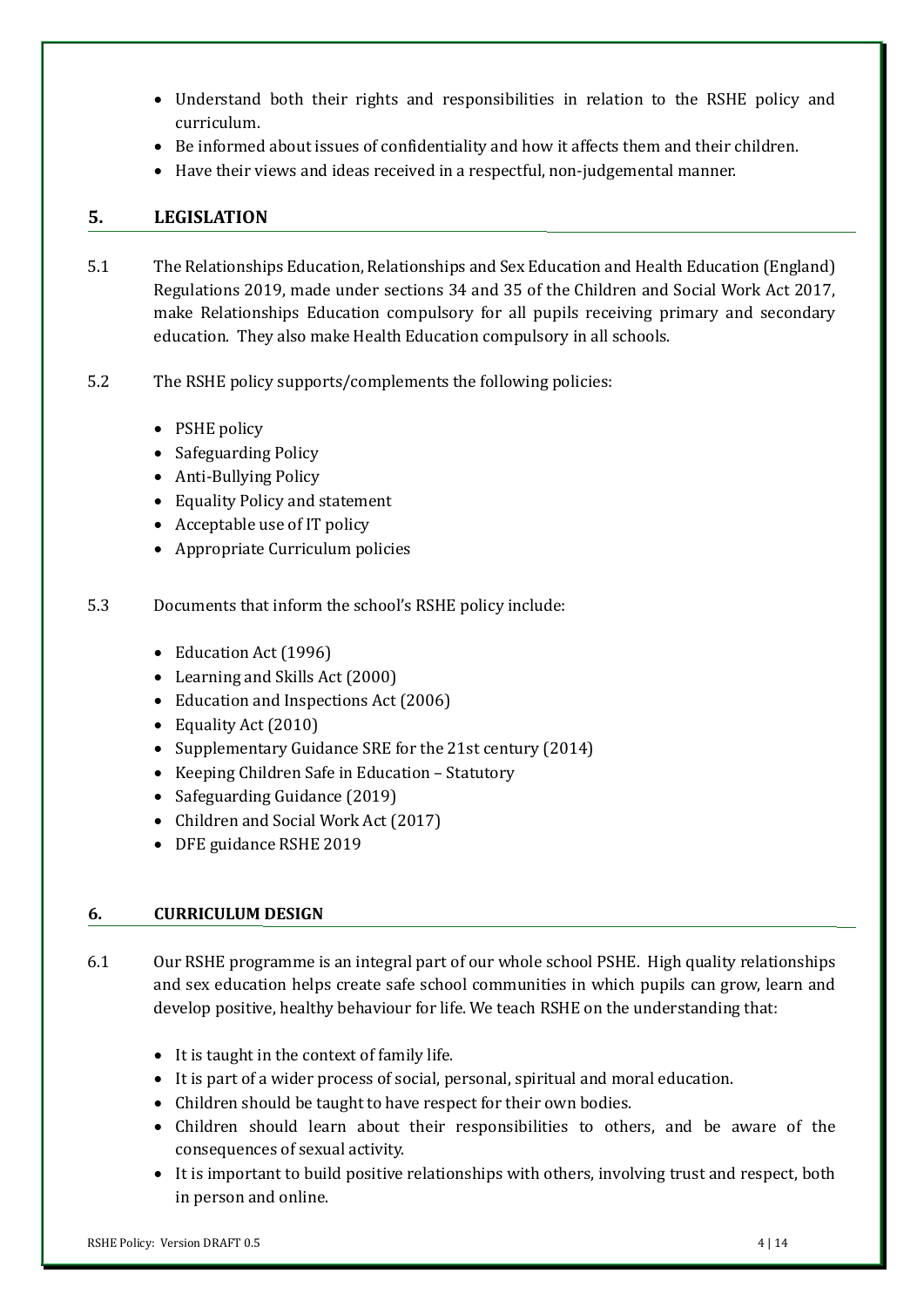- It makes a significant contribution to our duty to safeguard and protect all children.
- It plays a key role in improving health outcomes for children and young people such as reducing teenage pregnancy and risk-taking behaviour, including online behaviour.
- 6.2 We teach about relationships and sex through different aspects of the curriculum. While we carry out the main RSHE in our PSHE curriculum, we also do some RSHE through the statutory science curriculum and other subject areas, such as PE and ICT. We believe all these contribute significantly to children's knowledge and understanding of positive relationships, their own bodies and how they are changing and developing.

Our relationship and sex education provision will cover:

#### 6.3 **Primary Schools**

| Relationships                       | <b>Health and Mental Well Being</b>  | Other foci Living in the Wider World |
|-------------------------------------|--------------------------------------|--------------------------------------|
| Families and people who care for me | Mental Well-being                    | Economic Well-being Enterprise       |
| Caring friendship                   | Internet Safety and Harm Physical    | Careers                              |
| Respectful friendships              | health and fitness Healthy Eating    |                                      |
| <b>Online Relationships</b>         | Drug, alcohol and tobacco Health and |                                      |
| Being Safe                          | prevention                           |                                      |
|                                     | Basic First Aid                      |                                      |
|                                     | Changing Adolescent Body             |                                      |

#### 6.4 **Secondary Schools**

| <b>Relationships</b>               | <b>Health and Well Being</b>      | Other Foci Living in the Wider<br>World |
|------------------------------------|-----------------------------------|-----------------------------------------|
| Positive relationships             | Self-image                        | Learning skills                         |
| Relationship values                | Mental health and well being      | Choices and pathways                    |
| Forming and maintaining respectful | Healthy lifestyles                | Work and career                         |
| relationships                      | Health-related decisions          | Employment and responsibilities         |
| Consent                            | Drugs alcohol and tobacco         | Financial choices                       |
| Contraception and parenthood       | Managing risk and personal safety | Media literacy and digital resilience   |
| Bullying, abuse and discrimination | Puberty and sexual health         |                                         |
| Social influences                  | Sexual health and fertility       |                                         |

6.5 The overriding concepts explored through the curriculum are:

- Identity (their personal qualities, attitudes, skills, attributes and achievements and what influences these; understanding and maintaining boundaries around their personal privacy, including online).
- Relationships (including different types and in different settings, including online).
- Health (learning how to move towards a physically, emotionally and socially balanced lifestyle and including health within relationships, work-life, exercise and rest, spending and saving and lifestyle choices).
- Risk (identification, assessment and how to manage risk, rather than simply the avoidance of risk for self and others) and safety (including behaviour and strategies to employ in different settings, including online in an increasingly connected world).
- Diversity and equality (in all its forms, with due regard to the protected characteristics set out in the Equality Act 2010).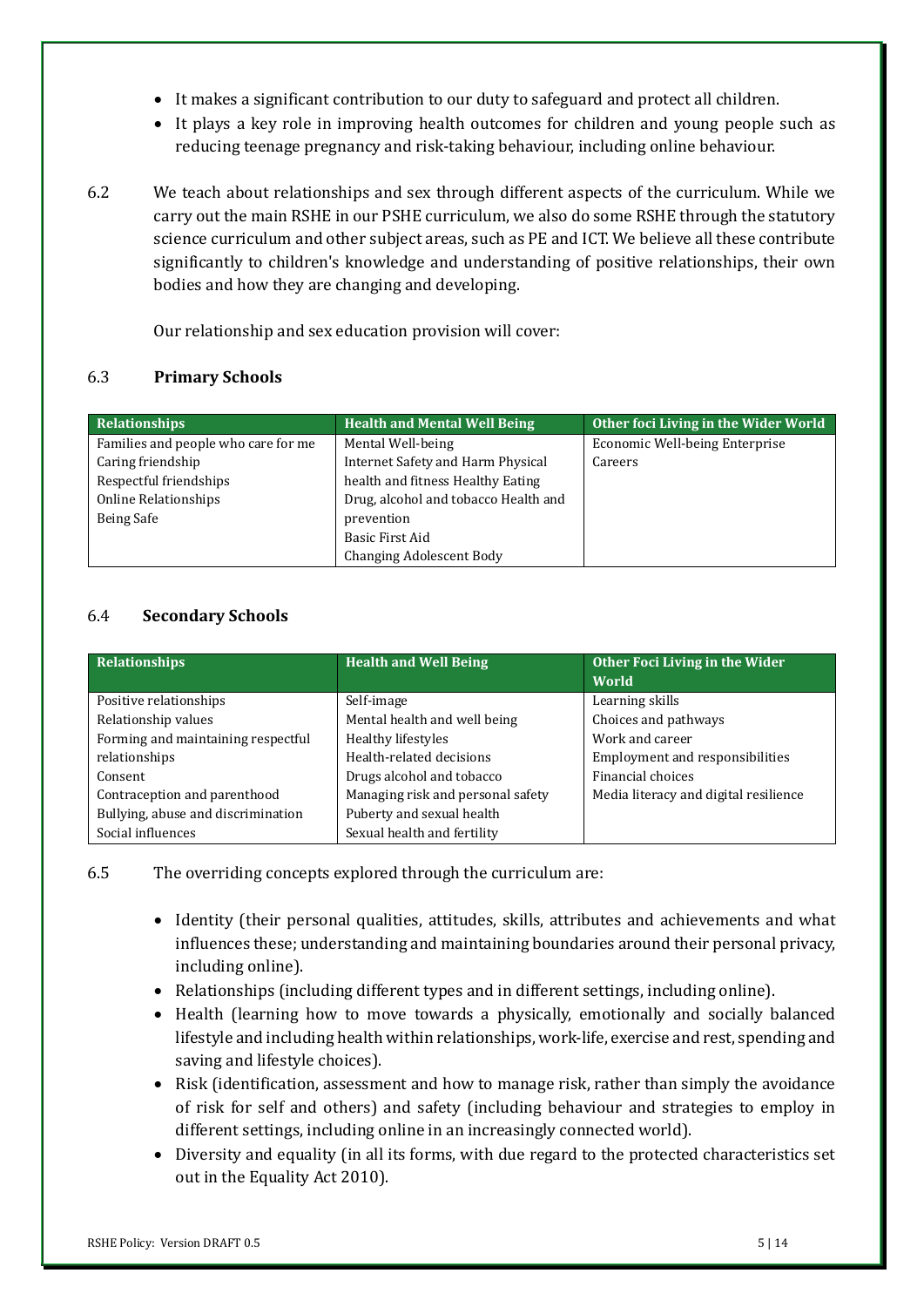- Rights (including the notion of universal human rights), responsibilities (including fairness and justice) and consent (in different contexts).
- Change (as something to be managed) and resilience (the skills, strategies and 'inner resources' we can draw on when faced with challenging change or circumstance).
- Power (how it is used and encountered in a variety of contexts including online; how it manifests through behaviours including bullying, persuasion, coercion and how it can be challenged or managed through negotiation and 'win-win' outcomes).
- Career (including enterprise, employability and economic understanding).
- 6.6 We understand the importance of ensuring that all children in our school receive their entitlement to RSHE. We will carefully consider special educational needs or disability, gender, sexual orientation and age, nationality, religion, cultural and linguistic background when planning and delivering RSHE.

In relation to nationality, sexual orientation, religion and cultural diversity, we value the different backgrounds of our pupils and, in addressing different views and beliefs, seek to promote tolerance and understanding.

- 6.7 In order to ensure the RSHE Curriculum meets the needs of all we will:
	- Accept and celebrate difference.
	- Encourage respect and discourage abuse and exploitation.
	- Not ask children to represent the views of a particular religious or cultural group to their peers, unless they choose to do so.
- 6.8 In relation to those with special educational needs or disability, we will review our RSHE Programme to ensure that provision is made for those with additional needs. We will consider:
	- Their level of vulnerability.
	- Their need to learn and demonstrate appropriate behaviour.
	- Their need to develop self-esteem and positive body image.
	- The need to involve all staff, including support staff and carers, in policy development, planning and training.
	- The management of personal care.
	- Clarity about sources of support for pupils.
- 6.9 Our RSHE programme will be taught through a range of teaching methods and interactive activities. Lessons will be differentiated by all staff or visitors delivering sessions to ensure that individual needs of children are met. Selected resources, such as books and film clips, will be used which support and promote understanding within a moral/values context. High quality resources will support our RSHE provision and will be regularly reviewed. We will avoid a 'resource- led' approach to delivering RSHE, instead focusing on the needs of the children and our planned learning objectives. We will carefully select resources which meet these objectives.
- 6.10 We will carefully evaluate teacher resources, leaflets and videos, before using them. We will select resources which: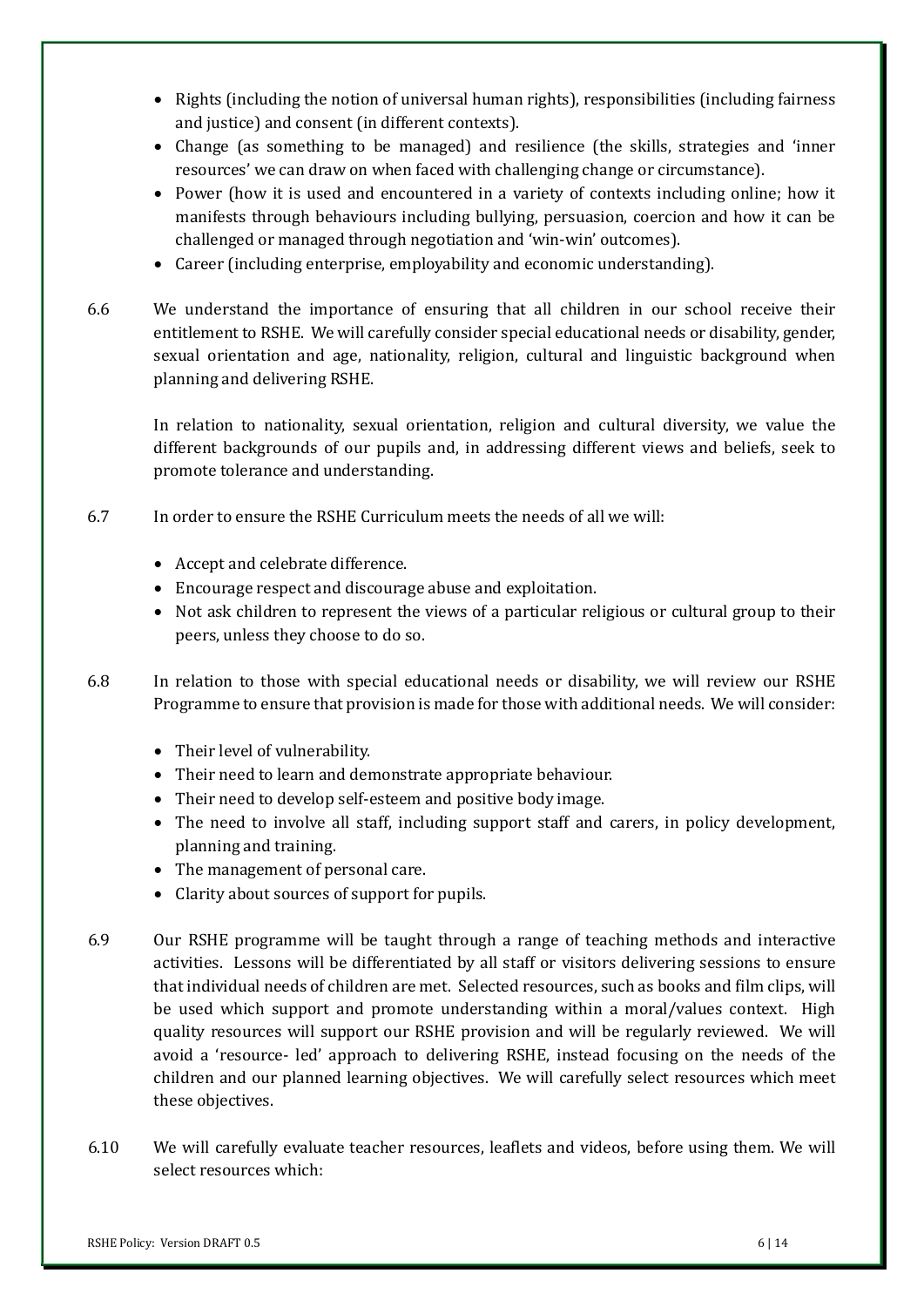- Are consistent with our Curriculum for RSHE.
- Relate to the aims and objectives of this Policy.
- Are suitable to the age, maturity, needs, linguistic proficiency and ability of the children.
- Appeal to adults and children.
- Are up-to-date in factual content.
- Are produced by a reputable organisation.
- Do not show unfair bias e.g. Towards a commercial product.
- Avoid racial, gender and sexual stereotyping.
- Encourage active and participative learning.
- Conform to the legal requirements for RSHE.
- 6.11 Learning about relationships and sex education in PSHE education lessons will link to/complement learning in Science, Religious Education, Health Education, including mental health education. Pupils will be encouraged to reflect on their own learning and progress, either through self-evaluation tools or through discussion. This will be integral within the approach to assessment of RSHE. We recognise that it is difficult for teachers to accurately assess a pupil's self-confidence or sense of their own identity and values, however, pupils themselves will be able to judge, for instance, whether they feel more confident, or have a firmer sense of their own beliefs and opinions than they did before a particular series of lessons. Assessing learning must therefore use a combination of teacher assessment and pupil self- and peer assessment.



6.12 The learning we wish to assess will relate to the pupils' attributes and skills (such as resilience, negotiation, self-awareness, risk management and interpersonal skills), as well as the knowledge and understanding related to the context (for example bullying, consent, mental and emotional health). An overview of the learning in each year group can be found on the school website.

#### **7. STAFF TRAINING**

Teaching RSHE can be very rewarding, but we understand that, in order to feel confident, staff need opportunities to develop the knowledge, skills and attitudes. We recognise that all adults have different personal beliefs and attitudes about RSHE. We will discuss relevant issues and, where appropriate, arrange training to enable staff members to feel confident in delivering the Curriculum for RSHE. We will also encourage the sharing of good practice. Those with special responsibility for the development of RSHE will be offered opportunities to consult with advisors.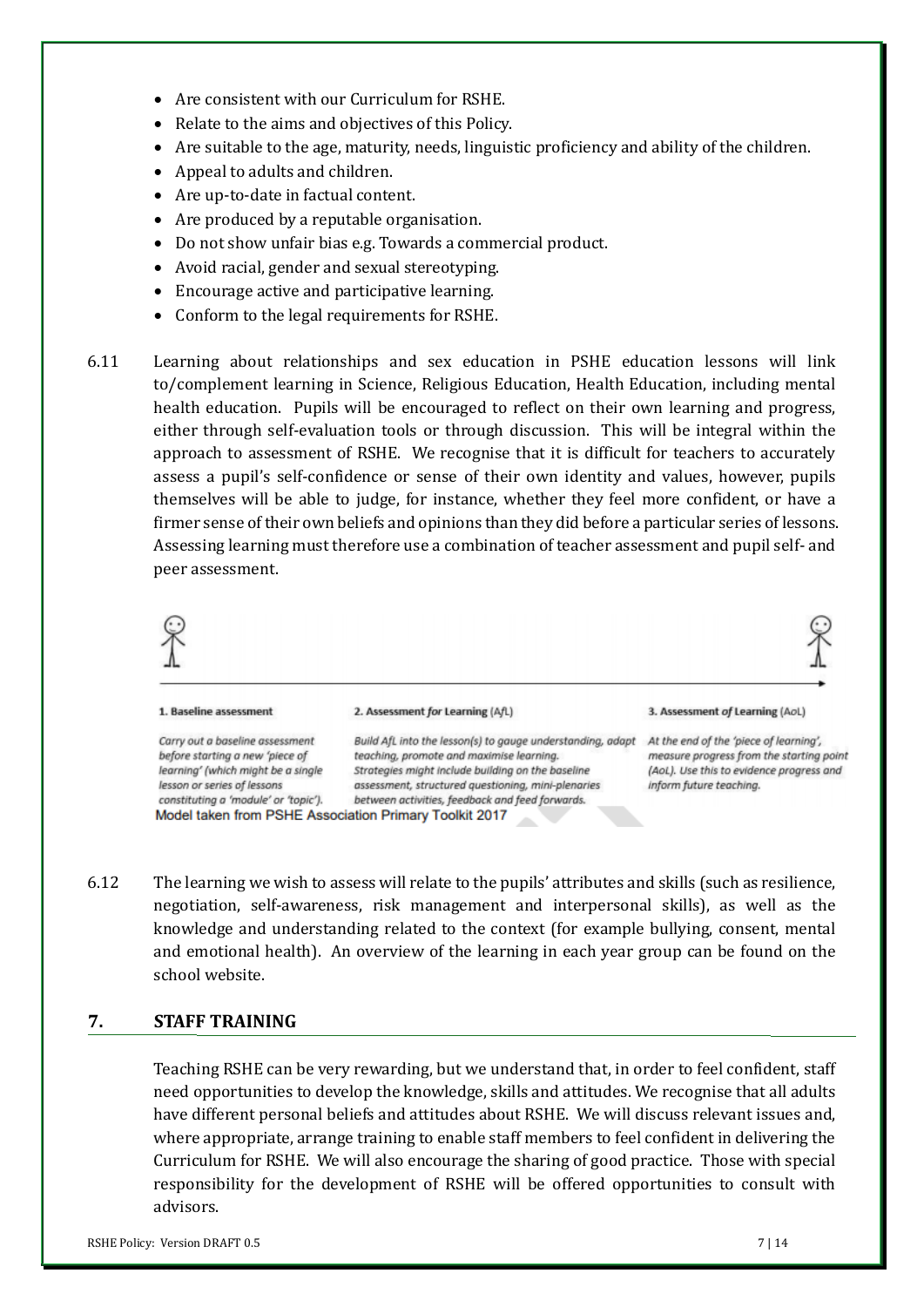# **8. SAFE AND EFFECTIVE PRACTICE**

- 8.1 We will ensure a safe learning environment through ensuring RSHE is taught in a safe, nonjudgemental environment where adults and children are confident that they will be respected. Teachers and pupils will agree ground rules at the beginning of any RSHE work, in addition to those already used in the classroom. They will cover the following areas:
	- Appropriate use of language.
	- The asking and answering of personal questions.
	- Strategies for checking or accessing information.
- 8.2 In order to protect children's privacy, we will employ teaching and learning strategies known as distancing techniques which will enable them to discuss issues without disclosing personal experience. For example, we will use fiction, puppets, case studies, role-play, videos, and theatre in education to enable children to share ideas and opinions and to practise their decision-making skills in a safe learning environment.
- 8.3 We acknowledge that sensitive and potentially difficult issues will arise in RSHE as children will naturally share information and ask questions. When spontaneous discussion arises, it will be guided in a way which reflects the stated school aims and curriculum content for RSHE. As a first principle we will answer questions relating to the taught planned curriculum for that age group to the whole class. We will answer questions relating to areas beyond the taught planned curriculum for that age group, in a sensitive and age appropriate way only to the child or children who have asked the question, where appropriate in consultation with a child's parent. If a member of staff is uncertain about the answer to a question, or indeed whether they wish to answer it they will seek guidance from the PSHE leader. When answering questions, we shall ensure that sharing personal information by adults, pupils or their families is discouraged. Where a question or comment from a pupil in the classroom indicates the possibility of abuse, teachers will pass this information to the Designated Safeguarding Lead in line with school policy. We encourage other valued members of the community to work with us to provide advice and support to the children with regard to relationship and health education. In particular, members of the local health authority, such as the school nurse and other health professionals, and our local community police officer, can give us valuable support with our RSHE programme. We will follow this Code of Practice when working with visitors:
	- The care and management of pupils is the responsibility of the school at all times.
	- In class teaching situations, visitors will not be asked to work alone with pupils, but will be supported by a member of staff.
	- The school will know whether visitors are DBS checked and arrangements will be made to accompany them as appropriate.
	- All visitors will be made aware of the content and principles of this Policy, prior to their visit.
	- All lessons will be planned in direct liaison with the PSHE Coordinator/Class teacher, taking account of the age and needs of the group and the context of the work within the RSHE programme.
	- Visitors will be reminded that, whilst contributing to RSHE in a classroom setting, they must adhere to the same confidentiality code as staff members.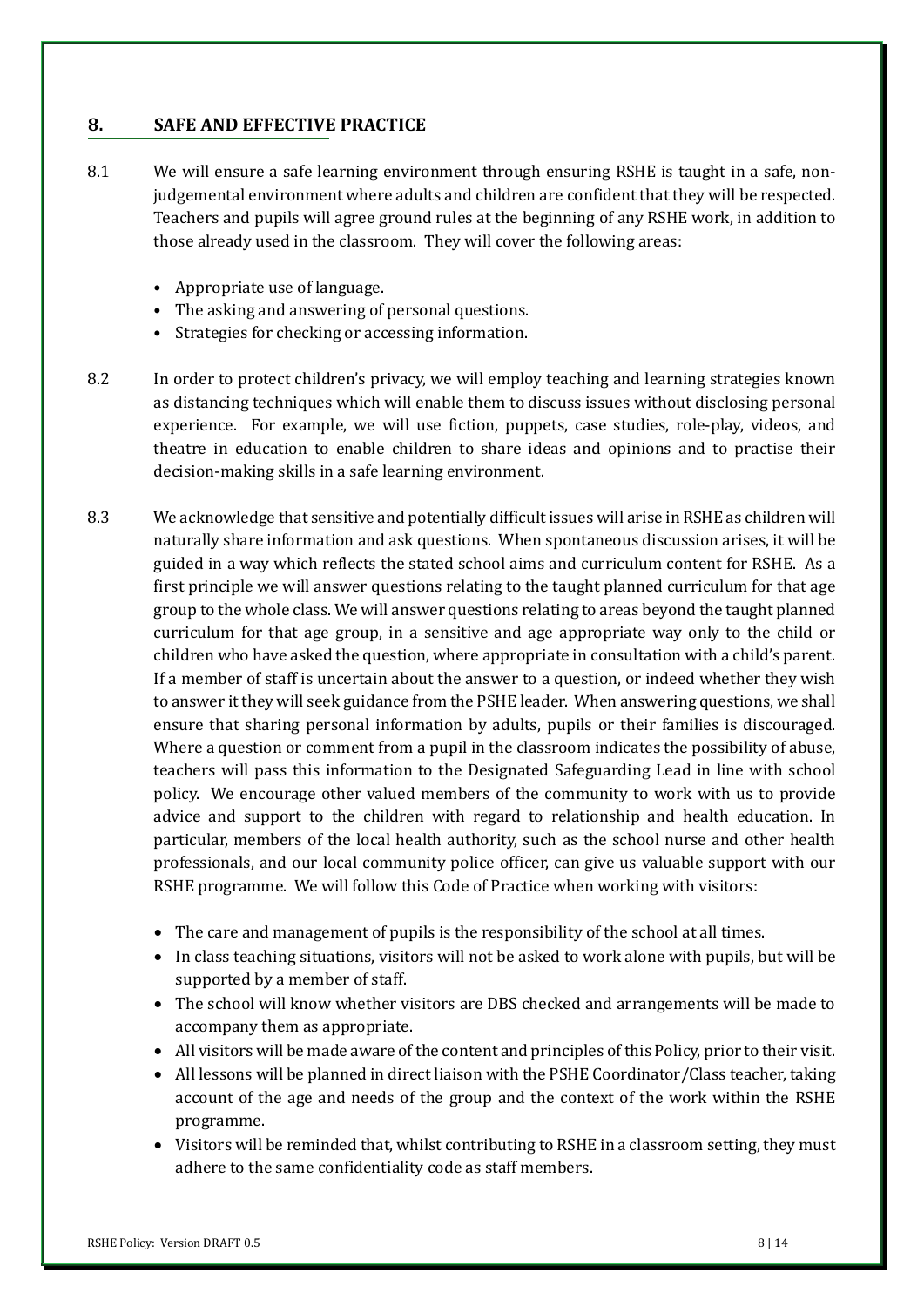- Any resources which a visitor wishes to use or distribute will be discussed and agreed with the PSHE Co-ordinator/ Class Teacher beforehand.
- The contributions of visitors will be regularly monitored and evaluated.
- Pupils will be able to raise questions anonymously by utilising question boxes in class.
- All staff teaching RSHE will be supported by advice from the professional body, PSHE Association and through planned CPD.
- Teachers will seek advice from the PSHE leader or a senior leader in school if they have any questions relating to curriculum content or the delivery within lessons.

# **9. SAFEGUARDING**

- 9.1 Our RSHE programme is one of the most important ways we act on our responsibility to safeguard and protect our children, as set out in our Safeguarding/Child Protection policy. We also refer to guidance from the government and expert organisations on specific safeguarding issues, which are relevant to our cohort of children, as listed in Keeping Children Safe in Education. To safeguard children effectively it is vital that opportunities are created in the curriculum to teach about healthy behaviour, caring relationships, online safety and when and how to get help. In our Trust we encourage children to develop skills in these areas so that they are equipped with strategies to help themselves in preventing or reporting harm or abuse.
- 9.2 Teachers are aware that effective RSHE, which brings an understanding of what is and what is not appropriate in a relationship, can lead to a disclosure of a child protection issue. Where a concern or disclosure is raised teachers or other adults working with the child will consult with the designated safeguarding lead and in his/her absence their deputy safeguarding lead. Staff will respond in a similar way if a child indicates that they may have been a victim of any other type of abuse, including FGM. Staff should be familiar with the specific procedures relating to the reporting of FGM (see our Child Protection Policy). The Designated Safeguarding Lead will then deal with the matter in consultation with other social, health and education professionals, in accordance with statutory safeguarding procedures, following protocols identified in the school safeguarding policy.
- 9.3 Visitors/external agencies which support the delivery of RSHE will be required to inform the designated safeguarding lead or deputy in accordance with the school policy.
- 9.4 The protocol for inviting visitors into lessons will be that, prior to the commencement of any visit, visitors will be informed about the schools safeguarding protocol.

# **10. ENGAGING STAKEHOLDERS**

- 10.1 The school acknowledges that the primary role in children's RSHE lies with parents and carers. We therefore wish to build a positive and supporting relationship with the parents of children at our school, through mutual understanding, trust and cooperation. Parents will be informed about the policy through consultation, information meetings and through written correspondence. The policy will be available to parents through the school website.
- 10.2 We are committed to working with parents and carers by holding information sessions, providing workshops for parents to enable them to be confident to answer their children's questions and through signposting via targeted support in school or through the school website,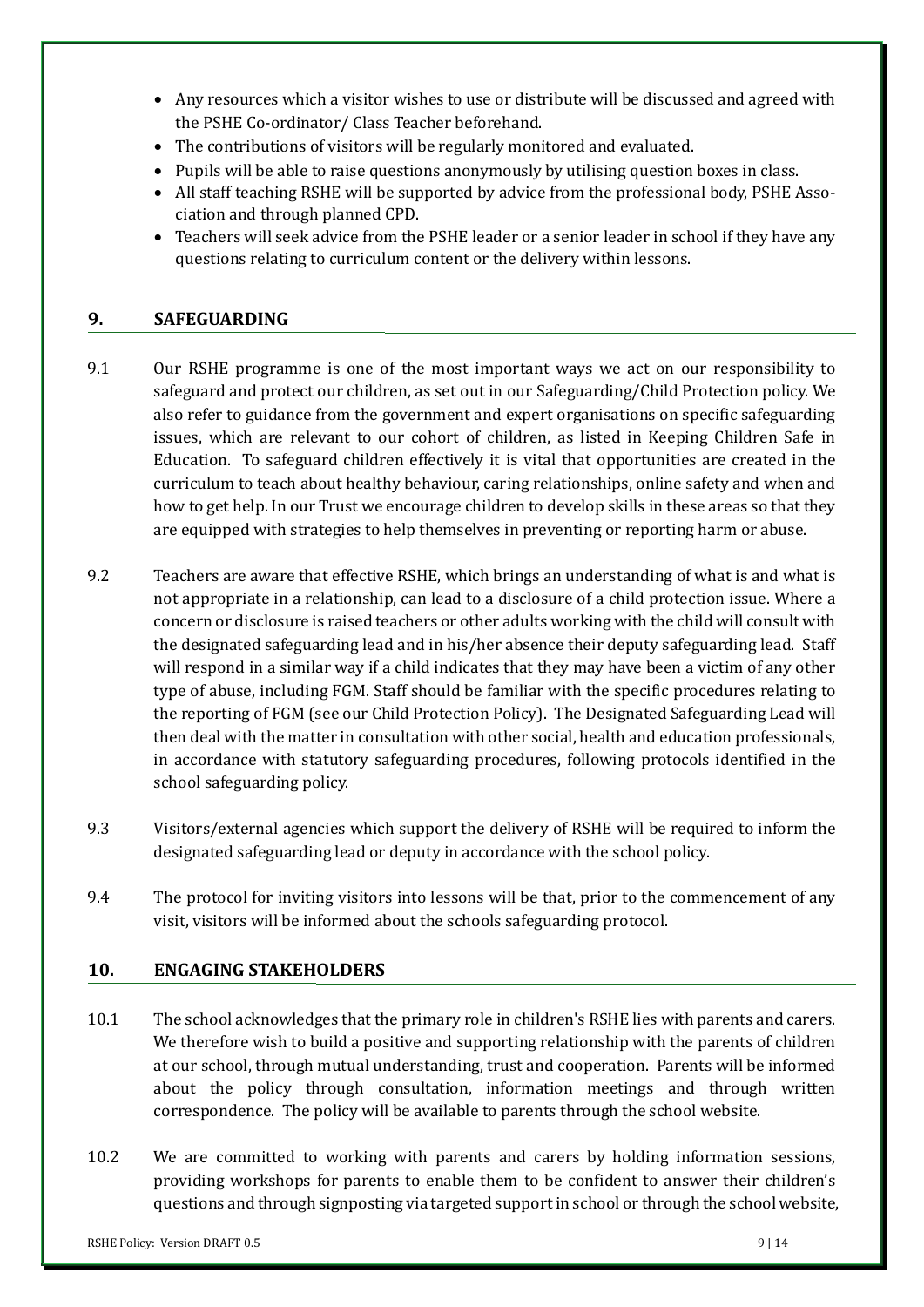to other resources to support them at home. We work closely with parents to ensure that they are fully aware of what is being taught. As part of our whole school approach to RSHE, Parent Information sessions and opportunities for parents to view the materials and resources used will be held.

- 10.3 Each year parents will be invited to information sessions to ensure all new parents are fully aware of the school curriculum.
- 10.4 Parents will be made aware when Relationships, Sex and Health Education will be taught, by written communication and through the sharing of our curriculum coverage plans.

From September 2020 parents/carers do not have the right to withdraw their children from relationship or health content.

- 10.5 **We acknowledge that parents have the right to withdraw their children from all or part of the sex education taught in the school except for those parts included in the statutory National Curriculum: all children are expected to learn the content of the national science curriculum (see Appendix 2). Parents are encouraged to establish exactly what is covered in the lessons relevant to their child's year group and discuss any concerns about lesson content with staff at the earliest opportunity.**
- 10.6 If a parent wishes their child to be withdrawn from any part of our sex education lessons, they should discuss this first with the Head Teacher, make it clear which aspects of the programme they do not wish their child to participate in and confirm their request in writing. The schools in the Trust will always comply with the wishes of parents in this regard where that is not part of statutory National Curriculum Science.
- 10.7 If a parent/carer requests that their child be removed from sex education, we will arrange for the child to be educated in another class who are not participating in the lesson and provide support by giving the parent access to the materials.
- 10.8 This Policy describes the Trusts' views on how RSHE will be delivered in addition to requirements of the National Curriculum.
- 10.9 It is the responsibility of the governors to ensure, through consultation, that the RSHE Policy reflects consideration of the views of parents of our community. It is the responsibility of governors to ensure that the Policy is made available to parents. In order to facilitate this process, the RSHE Policy will appear annually on the agenda of a governors' meeting. The Policy will be made available for parents/carers on the school website and a link governor with responsibility for safeguarding (to include RSHE) will be nominated.
- 10.10 Pupil voice will be used to review and tailor our RSHE programme to match the different needs of pupils.

# **11. MONITORING, REPORTING AND EVALUATION**

11.1 Teachers will critically reflect on their work in delivering RSHE through the evaluation of lessons, discussion with senior leaders and through monitoring activities led by the PSHE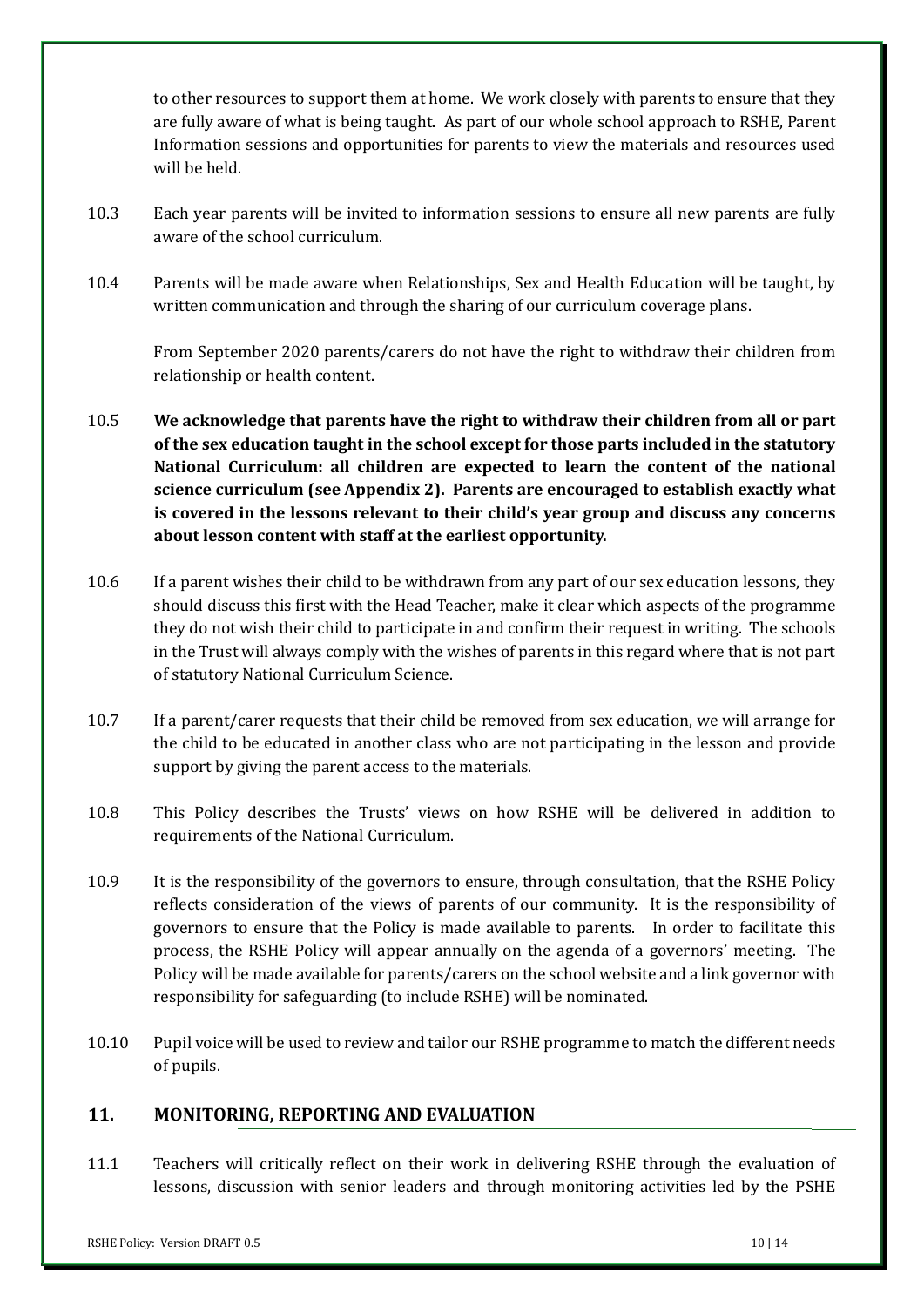leader. We will involve children in the evaluation and development of their RSHE in ways appropriate to their age. As such, we will:

- Refer to local/countywide/national data.
- Engage the children in assessment activities to establish their developmental needs, for example 'draw and write' activities.
- Encourage children n to ask questions as they arise by providing anonymous question boxes**,** where appropriate.
- Ask children to reflect on their learning and set goals for future learning.
- Consult children (e.g. Through school council) about their perception of the strengths of our RSHE programme and the areas to be further developed.
- 11.2 The governing body or trustees are responsible for monitoring the delivery of our RSHE policy. Governors give due consideration to any comments from parents about the RSHE programme, and require the Head Teacher to keep a written record of parents' comments.

# **12.**

# **RSHE POLICY REVIEW**

This policy will be reviewed as indicated on the front cover.

It will be reviewed by the PSHE lead, senior leaders and representatives from the governing body and Trust. This will ensure that it is in line with current Department for Education advice and guidance.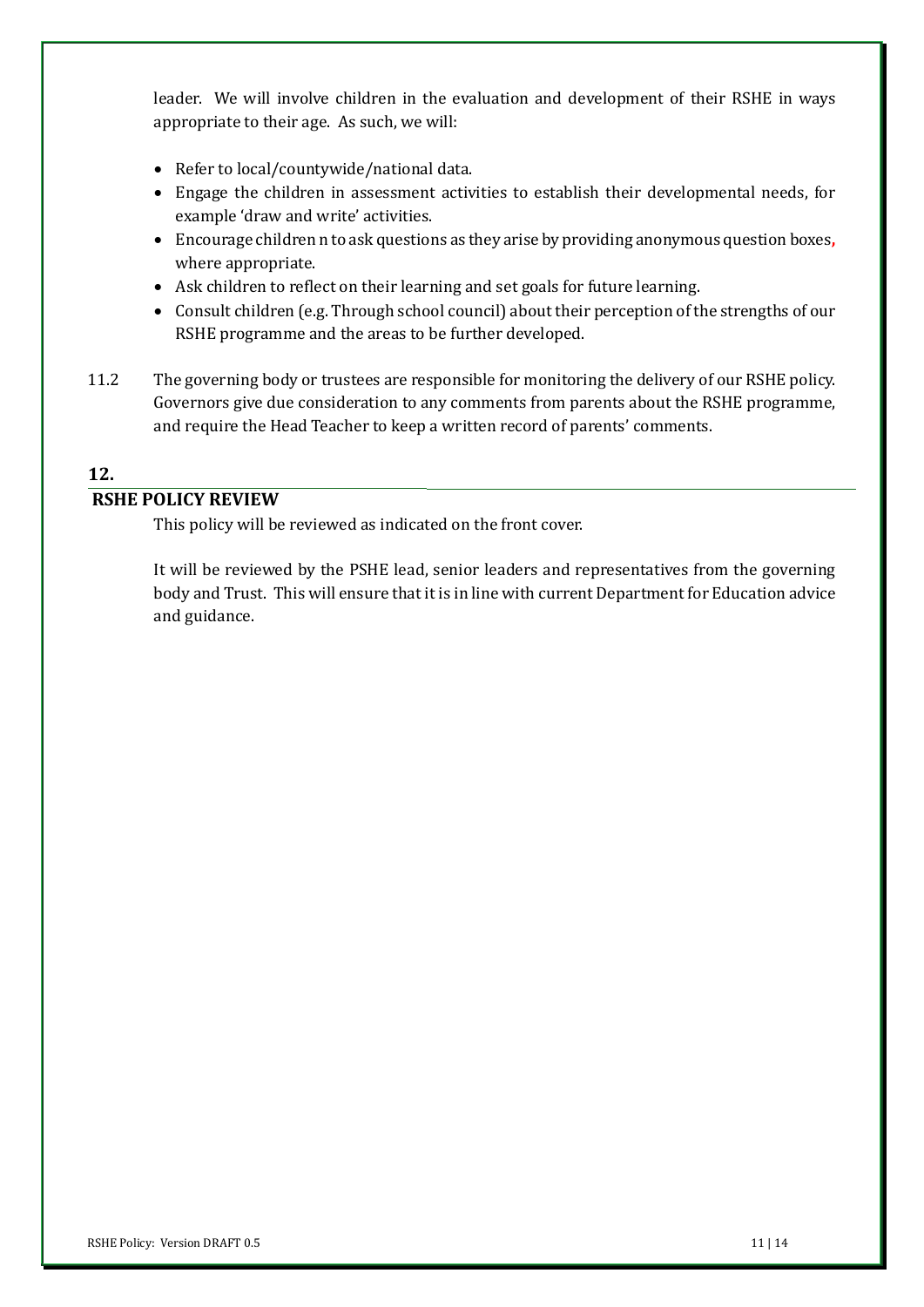# **APPENDIX 1**

# **RSHE Elements of the National Science Curriculum**

#### **A. Key Stage 1 (age 5-7 years)**

Year 1 pupils should be taught to:

• Identify, name, draw and label the basic parts of the human body and say which part of the body is associated with each sense.

Year 2 pupils should be taught to:

- Notice that animals, including humans, have offspring which grow into adults.
- Describe the importance for humans of exercise, eating the right amounts of different types of food, and hygiene.

#### **Notes and Guidance**

They should also be introduced to the processes of reproduction and growth in animals. The focus at this stage should be on questions that help pupils to recognise growth; they should not be expected to understand how reproduction occurs. The following examples might be used: egg, chick, chicken; egg, caterpillar, pupa, butterfly; spawn, tadpole, frog; lamb, sheep. Growing into adults can include reference to baby, toddler, child, teenager, adult.

#### **B. Key Stage 2 (age 7-11 years)**

Year 5 pupils should be taught to:

- Describe the life process of reproduction in some plants and animals.
- Describe the changes as humans develop to old age.

#### **Notes and Guidance**

Pupils should find out about different types of reproduction, including sexual and asexual reproduction in plants, and sexual reproduction in animals.

They might try to grow new plants from different parts of the parent plant, for example, seeds, stem and root cuttings, tubers, bulbs. They might observe changes in an animal over a period of time (for example, by hatching and rearing chicks), comparing how different animals reproduce and grow.

Pupils should draw a timeline to indicate stages in the growth and development of humans. They should learn about the changes experienced in puberty. Pupils could work scientifically by researching the gestation periods of other animals and comparing them with humans; by finding out and recording the length and mass of a baby as it grows.

Year 6 pupils should be taught to:

- Recognise that living things produce offspring of the same kind, but normally offspring vary and are not identical to their parents.
- Recognise the impact of diet, exercise, drugs and lifestyle on the way their bodies function.

#### **Notes and Guidance**